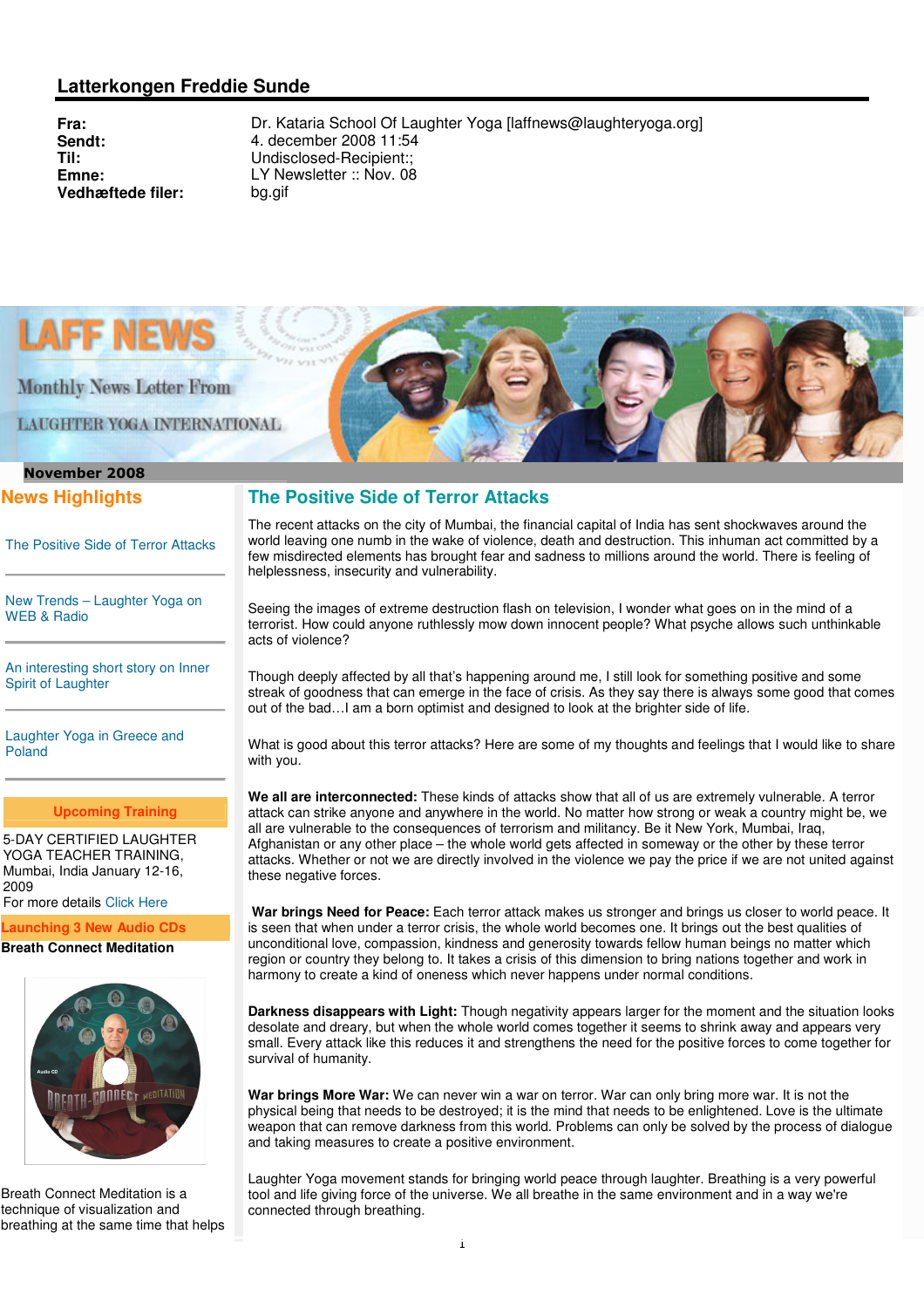you to connect with others in a mysterious way and improves your relationship with others. We reflect and remember the faces of some important people in our life and breathe for them. Any negativity or hatred towards that person will dissipate and you may see the changes in your behavior as well as in the behavior of the other person.

#### **EXHALEX - Exhale & Relax**



EXHALEX means exhale & relax. It helps to release all fears, stress and tensions from the body and mind. It is a quick recharge method for highly stressed people. Just listen to the mesmerizing voice of Dr. Kataria as he leads you through a guided session.

#### **Humming Meditation**



One of the objectives of any meditation is to bring down the number of thoughts as less thoughts means less reaction, less agitation and one feels more calm and peaceful. Humming is a great way to break the chain of thoughts and their reactions and help relax the body and mind. It helps to induce deep sleep and is good for chronic sinusitis. It also controls high blood pressure and helps to enhance memory.

**Special Offer** 

I appeal to all the Laughter Yoga club members and laughter lovers around the world to close your eyes and reflect on your mental screen the images of those people who have lost their lives during these attacks and breathe for them and send out your energy of healing and love. Let us also breathe for those who have done this heinous crime to bring some sanity to them.

My prayers are with all. Love,

Dr. K

## **Laughter Yoga in Greece**

Keeping stride with its rapid global spread, Laughter Yoga finally reaches Greece as it launched its 1st Laughter Club on 4th October 2008, at NAMA Gym on the island of Aegina, near Athens.

The club was initiated by Eleni and Vasiliki Skrekou Certified Laughter Yoga Teachers. They brought together an enthusiastic group which covered a wide age range and all participants shared one common characteristic: they were all ready to spend an hour of joy! And above all, they were grateful to the neverending Spirit of Laughter.

The club has an active participation of members who propose to set up an NGO for all their activities and organize laughter seminars and workshops. Their main aim is to expose different groups of people to the joy of Laughter. Besides, they also plan to encourage activities related to peace and protection of environment though laughter which will ultimately culminate in World Peace.



### **LaughterYoga in Poland**

To add to the rich history of Poland, Gaga and Khevin Barnes recently introduced Laughter Yoga to the Polish people bringing them closer to the worldwide laughter family. There are nine new amazing Laugher Yoga Leaders in Poland. They are very inspiring and creative and have already started their work of spreading the joy of laughter.

Here are the Youtube links to: "Laughter Yoga in Poland" ..Laughter Yoga Training in Poland October 2008

Laughter Yoga with Gaga and Khevin in Poland featured on Polish National TV October 2008

## **After Telephone Laughter Clubs Now comes Laughter Yoga WEB TV and Radio**

Even as world economy is falling apart, laughter clubs, online laughter club and phone laughter clubs are flourishing day by day. Very soon you may hear about internet video laughter rooms… ha ha ha ha

#### **Telephone Laughter Clubs**

Popularly known as Bridge lines, they are much in demand in USA. Now people laugh seven times a day for 20 minutes. Five Certified Laughter Yoga Teachers and Leaders get on the phone at different times of the day to laugh with others and sometimes with each other.

It keeps the laughter alive and really makes a difference in our day, they say. Sometimes we don't even feel like laughing and then we get on the phone and that thought is all over. Remember your laughter with others really helps to shift a mood or 'jest' let go!

Gaga Barnes initiated the original laughter call almost two years ago and it has now grown to include four laughter call lines with leaders from all parts of USA. The dream is to have a 24 hour 'laugh line' with calls on the hour...want to laugh everyday?

Everyone is welcome and anyone can join in. There is no sign up, no commitment and best of all no fee! We practice 'laughing with' instead of 'laughing at' and that's why we don't need jokes or other stimuli to activate it...laughing is natural. We all use the same laugh line and pin number to make it simple for everyone....all you have to do is dial up and leap into laughter with us. Laughter Yoga Bridgeline has 10 calls now--3 a.m., 6 a.m., 7 a.m., 8 a.m., 9 a.m., 10 a.m., noon, 1 p.m., 5 p.m., & 6 p.m. Pacific Daylight Time, USA.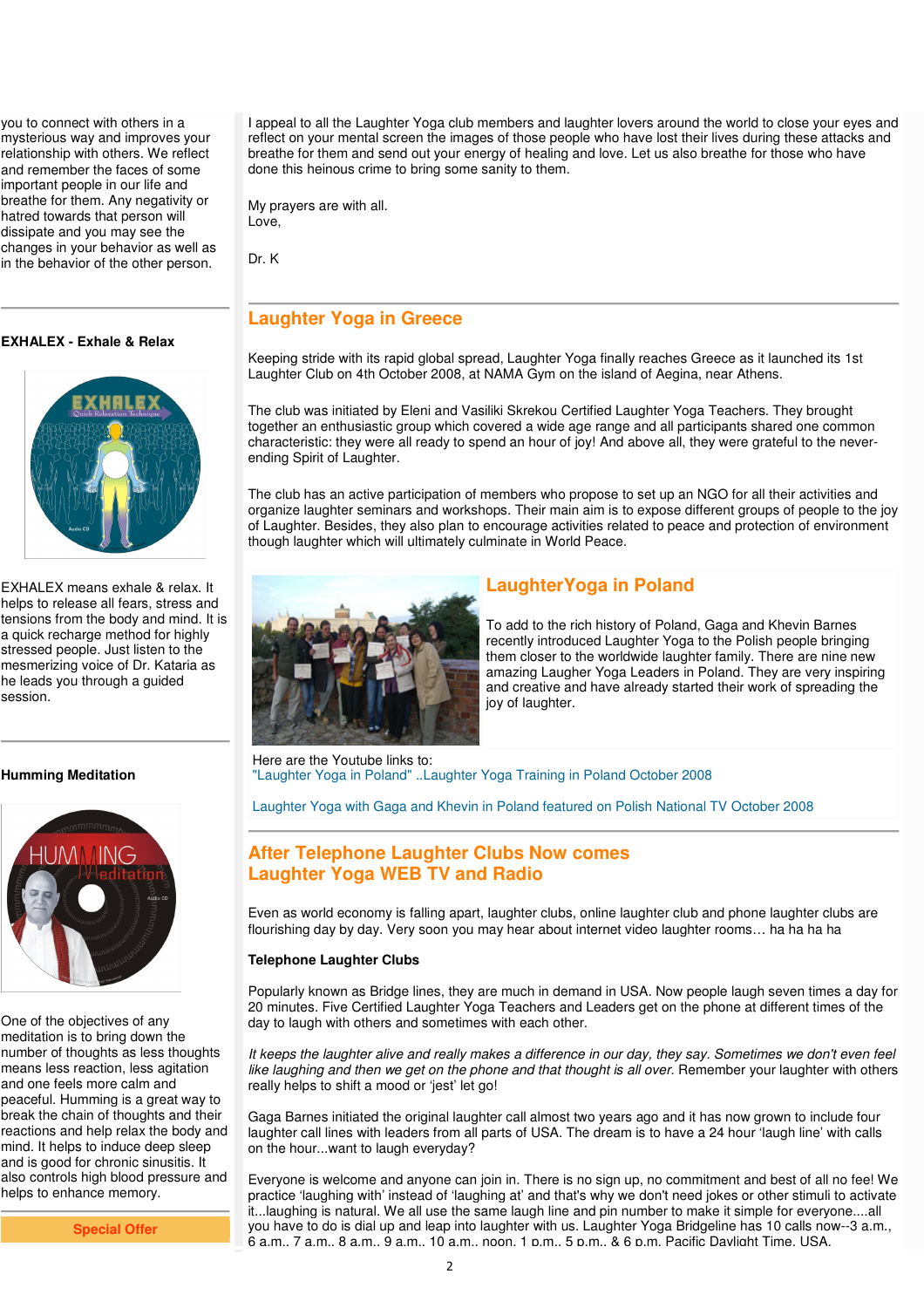Buy all 3 Audio CDs @ \$45/ (including shipping)

For more details and order Click Here **Fun Game from Laughter Club**



#### **In the Bedroom**

Ī

This fun game can make your group laugh like anything. It is ideally suited as an icebreaker for your workshops, seminars and trainings. This can also be played whenever you have a group of 5 to 50 people. This idea comes from the Chinese fortune cookies.

#### **How to play**

The group leader distributes the cards with some inspirational and motivational quotes. Each member has to read out the quotes aloud and end it by adding the sentence……. in the bedroom. For example " you will meet someone who admires you……. in the bedroom" " live life every day as if it is the last day of your life…….. in the bedroom. Ending the sentence by the funny tagline changes the whole meaning of the sentence and makes people double up with laughter. Play on….. it's lot of fun Ho Ho Ho Ho Ha Ha  $\ldots$ 

For more details and order Click Here

(712) 432-3900 use pin 6071292# **For more details visit** www.followthelaughter.com

We are also getting good reports from Jackie in Sydney and Lotte from London about telephone laughter clubs.

**Contact Details:**

.

Sydney Telephone laughter Club (On Monday & Wednesday at 7am & 9am) - 299042885 London Telephone Laughter Club - +44 1727 872 680 , +44 7736 341 717

#### **The Blog Talk Radio**

The blog Talk radio is a social radio network through the Internet. You can create your own live talk-show which can be heard around the world without the need for fancy equipment or downloads. A group of people can get together and create a virtual laughter club. You can do laughter exercises and share and discuss your experiences. Please click at the following links and you will get an idea about this virtual laughter club. You can laugh with Miss. Lafalot Amy,Giggle Girl Chey and many other Certified Laughter Yoga professionals.

http://www.blogtalkradio.com/stations/flylady/Laughing-Lady

http://www.blogtalkradio.com/search/Virtual+Laughter+Club

http://www.blogtalkradio.com/fourdirectionslaughradio

#### Laughter Yoga on Web TV

For those of you who don't know Sparkie from Santa Rosa California, she has been making a TV show called Laughter Break and Laughter Yoga Live. Now the series is called Laugh to Love. It airs on channel 30/72. She has done different kinds of laughter shows. Some are live Laughter Yoga classes and others are interviews with leader/teachers along with laughter exercises. This one is a call in and people laugh with her in the studio. You will love watching this show on the net.

To view this program:

1. Go to: http://www.communitymedia.org/cmc\_tvontheweb.php

2. Click on "Featured shows"

3. Click on "Laughter Break", it's on the right, in the middle.

Enjoy the show(28 min)

### **Inner Spirit of Laughter**



#### Restaurant No 72

Traveling has been a great learning experience for me. We come across people from different cultures and backgrounds. To see how they live and to know what makes them happy is an interesting facet of wandering around the world.

I travel for almost 7- 8 months in a year to spread the word of laughter worldwide. Though tedious, my passion for laughter keeps me going. In spite of working 16 hours a day, I never feel tired.

In August 2006, my wife Madhuri and I went to Langkawi, a beautiful island in Malaysia. While on our way from the airport to the hotel, our host decided to stop for lunch. We went to a Chinese restaurant, which was perhaps the most unique eatery I have ever come across. The whole concept in that place deeply touched and inspired me.

#### **What was different in this restaurant?**

To begin with, the restaurant was strangely called 72, which was the actual number of the shop. On entering, we were completely taken a back – there were no waiters, no menu cards, no managers and no system of billing! There was just a tastefully laid out buffet with a board that read, 'Eat as much as you want and pay whatever you can afford'.

What a treat! There was rice, noodles, soup and different kinds of vegetables. Being a vegetarian, I loved it. As part of self service, we even had to rinse the dishes after eating. But, the best was yet to come.